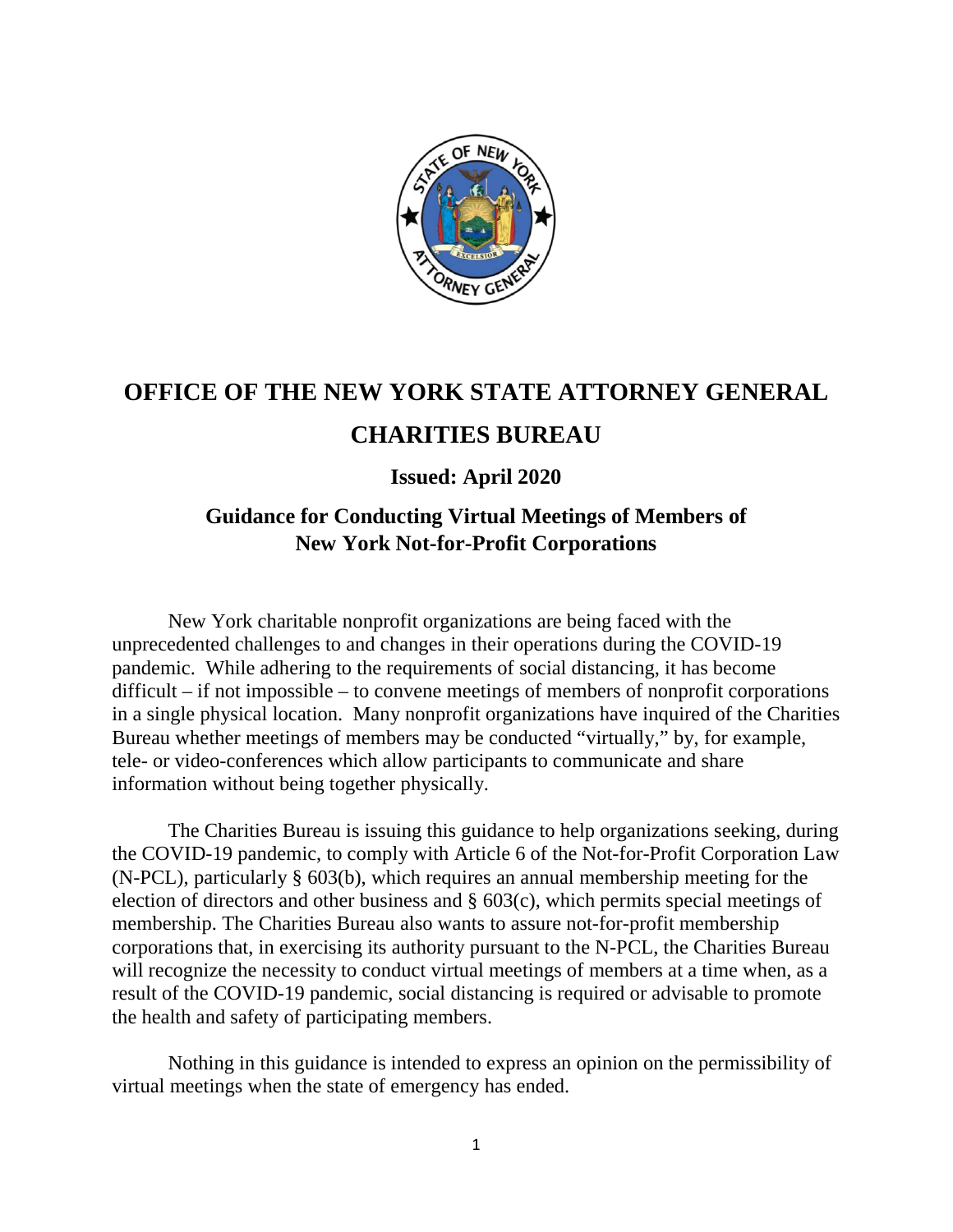N-PCL § 708(c) explicitly permits boards of not-for-profit corporations to conduct board meetings virtually, unless such action is prohibited by their certificate of incorporation or by-laws. Boards of such organizations should consult their organizations' certificates of incorporation and by-laws to determine whether they bar virtual meetings. If such a prohibition is contained in the by-laws, it may be amended by the board's unanimous written consent, as permitted under N-PCL §708. However, if the by-law provision is only amendable by the members under N-PCL §602, the proposed amendment must be submitted to the membership for approval before it can take effect. If such a prohibition is contained in the certificate of incorporation, the organization must file an amended certificate with the Department of State, pursuant to N-PCL §803.

The Charities Bureau is aware of the numerous ways in which the nonprofit sector has had to adjust to executive orders changing and limiting the ways in which they may operate. Challenges faced by nonprofits include the impossibility of conducting inperson meetings while sheltering in place and, at the same time, needing to make important decisions during this unprecedented time. For many, conducting virtual meetings is the only way for members of nonprofits to conduct their business and fulfill their responsibilities to their organizations. Organizations have raised concerns that such meetings may be required or advisable until their activities are back to "normal," which may be many months from now.

 On April 17, 2020, Executive Order 202.18 was issued to, among other things, modify "Section 603(b) of the Not-for-Profit Corporations Law to the extent necessary to permit annual meetings of members to be held remotely or by electronic means."

The order, by its terms, currently expires on May 16, 2020. Because of the meeting notice requirements of N-PCL §605, or specific by-law (or certificate of incorporation) requirements, strict compliance may be difficult. In addition, the Order does not expressly apply to special or emergency meetings.

The Attorney General's Charities Bureau is issuing this guidance in recognition of the need for further guidance to the nonprofit sector on how to conduct virtual annual and special meetings of their membership. While we recognize the current need for nonprofits to conduct their membership meetings by virtual means (or for certain individuals to participate virtually) as long as social-distancing is required or advisable, virtual meetings must follow proper procedures and provide information as required for in-person meetings.

In any challenge to a virtual meeting or participation by members via virtual means, the Charities Bureau will take the position that meetings conducted in accordance with this guidance should be deemed in substantial compliance with the requirements of the Not-for-Profit Corporation Law, and that the Court in which such a challenge is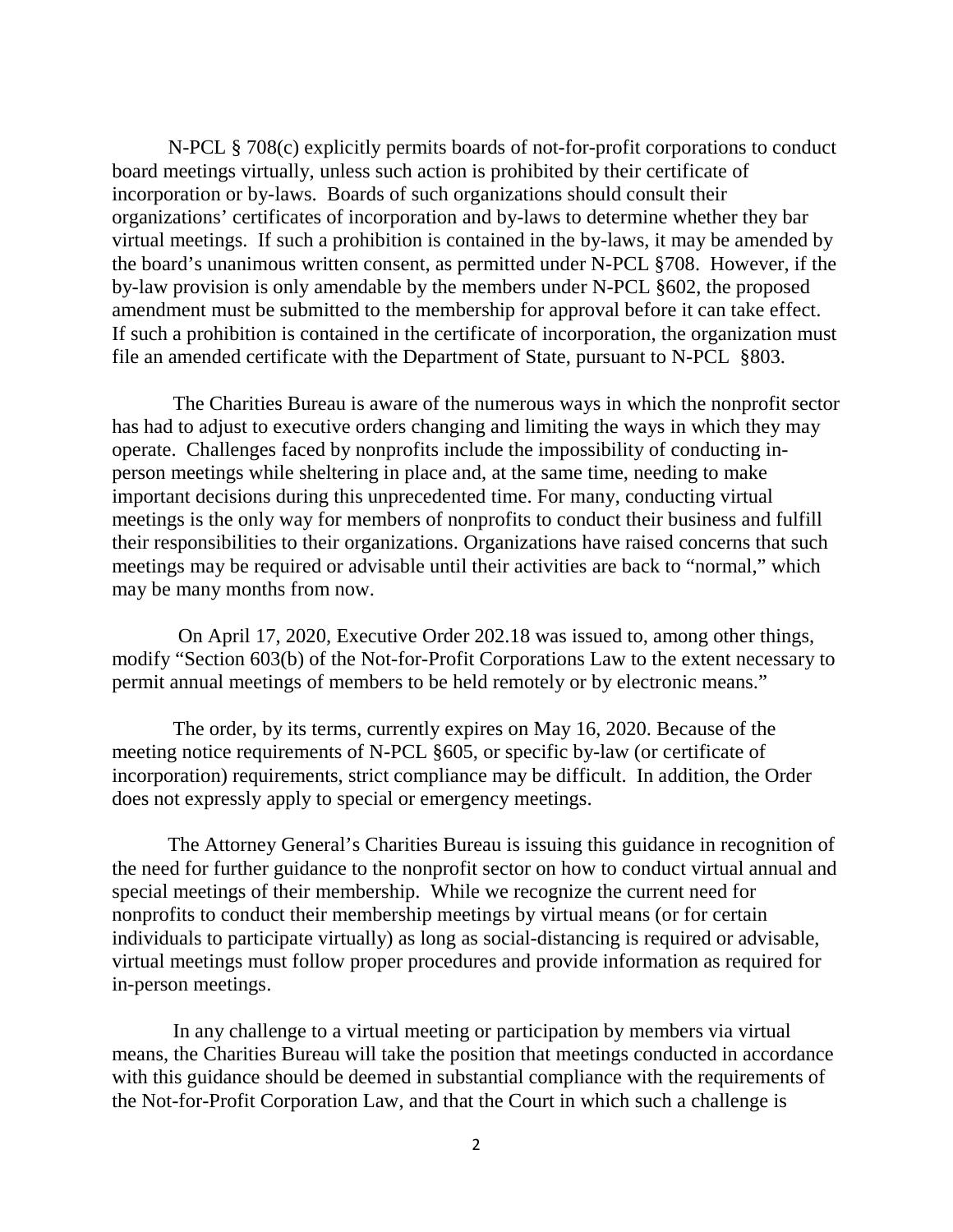brought should exercise its discretion under Section 618 to confirm the meeting and election.

The information below is intended to serve as guidance for nonprofits considering conducting annual or special meetings of their memberships entirely or partially through virtual means. Organizations' certificates of incorporation and by-laws should also be reviewed as they may already include authorization for and additional requirements applicable to conducting virtual meetings.

The following issues and procedures are best practices that should be considered by nonprofits when setting up and conducting virtual meetings of their memberships to ensure that members who attend those meetings will be able to "hear and be heard" and have the ability and information necessary to participate in discussions and to vote during the meetings. The specific procedures that should be followed will depend on multiple factors, such as the number of members entitled to vote, specific notice periods required by an organization's certificate of incorporation or by-laws, whether the meeting is an annual or special meeting, and the issues to be voted on. Not all of these best practices will be appropriate for every organization or meeting.

### **BEFORE THE MEETING**

- 1. Identify an accessible platform for meeting and provide information about it to all members in advance of the meeting. Note, a video conference may be more conducive to member participation than a conference call. There are many commercial options available, some of which are free.
- 2. Give members the option to dial-in if they do not have the technology that permits access to a video conference.
- 3. Confirm the names of members and those entitled to vote. Note, pursuant to N-PCL § 607, members are entitled to receive such a list. See also N-PCL §§ 611, 612 and 616 to determine if any specific qualifications for membership or entitlement to vote apply.
- 4. Provide information required by the by-laws concerning candidates for director and officer positions.
- 5. Make sure you have appropriate contact information (e.g., street address, phone numbers, email addresses) for all members.
- 6. Prepare and disseminate, before the meeting, notice of the date and time of the meeting, the electronic form of the meeting, instructions on how to log on/call-in and, when required, the agenda, including the issues upon which a vote will take place. Organizations should consider providing members with the agenda even if such distribution is not required. Note that N-PCL § 609 permits voting by proxy and § 609(b) expressly allows proxies to be given by electronic mail.
- 7. Test the system being used for the virtual meeting to make sure it is in working order.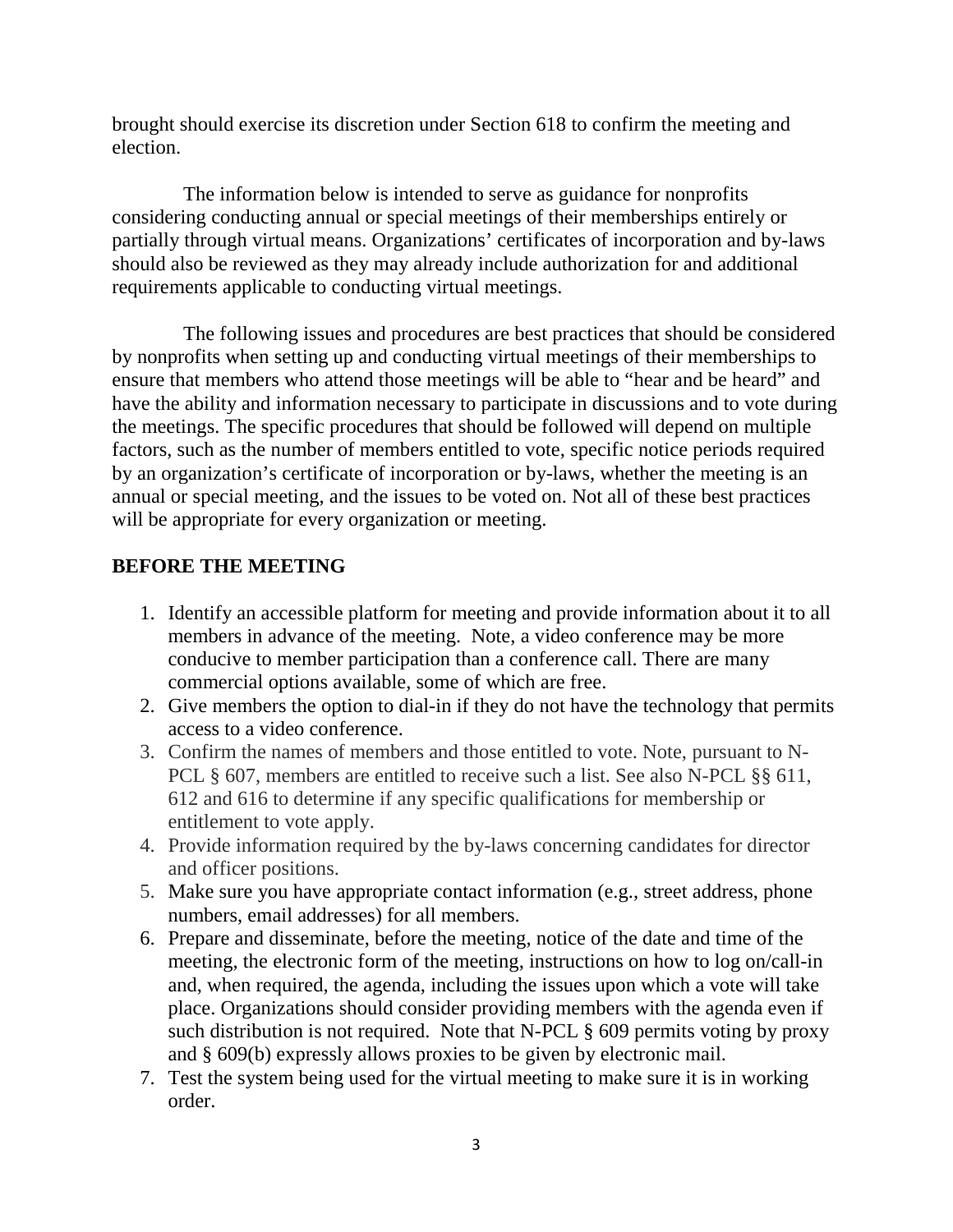- 8. Determine the method for taking attendance.
- 9. Determine the method for counting votes.
- 10.Arrange to take and maintain minutes of the meeting.
- 11.Appoint someone to manage the meeting to make sure that the meeting adheres to the agenda and allows an opportunity for attendees to participate – some virtual meeting programs have a feature that allows people to "raise their hands."
- 12.Appoint someone to help people who are having trouble joining the meeting. A separate phone number should be disseminated to allow reporting and resolving problems in real-time.
- 13.A record should be maintained of calls or complaints about logging-in.

#### **DURING THE MEETING**

- 1. Confirm membership and record of attendance.
- 2. Determine if quorum requirements are met. Note, organizations should review their Certificates of Incorporation, by-laws and N-PCL §§ 608 and 615 to determine the number of members needed to reach a quorum.
- 3. Ensure that participants can hear (and, if applicable, see) the proceedings and communicate to the full group in real-time, via a text-based "comment" function or otherwise.
- 4. Set time limits for presentations and discussions
- 5. Give members the opportunity to communicate, consistent with the organization's by-laws
- 6. Give members the opportunity to bring motions or nominations from the floor, consistent with the organization's by-laws.
- 7. Consider challenges to nominations, voting eligibility and requirements, consistent with the organization's by-laws.
- 8. Count votes.
- 9. Contemporaneously maintain a record of votes.
- 10.Contemporaneously record minutes.
- 11.Where directors take action during the meeting, assure (unless a vote is unanimous) that the minutes reflect the votes of the individual directors.
- 12.Where directors hold a portion of the meeting in executive session, the record should reflect the basis for the executive session, the start and end times of the executive session, the attendees at the executive session, decisions made during the executive session and a record of the vote.

### **AFTER THE MEETING**

- 1. Circulate draft minutes.
- 2. Give member-attendees the opportunity to make suggested corrections or additions to minutes.
- 3. Circulate final minutes.